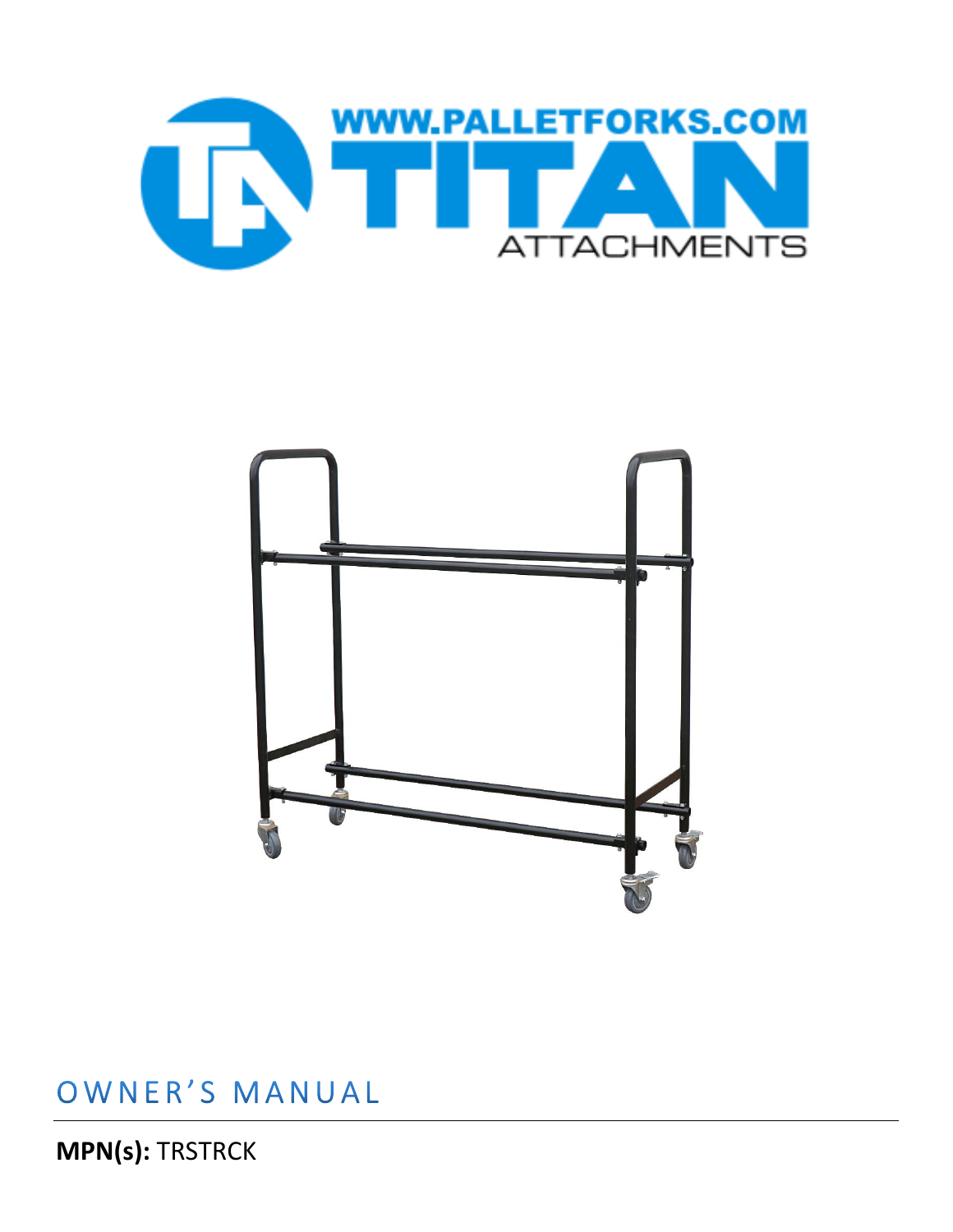## PARTS DIAGRAM



| <b>KEY</b> | <b>DESCRIPTION</b>           | <b>QTY</b>     |
|------------|------------------------------|----------------|
| (1)        | <b>UPRIGHT</b>               | x <sub>2</sub> |
| (2)        | <b>RACK BAR</b>              | х4             |
| (3)        | <b>HEX BOLT M8-1.25x50MM</b> | x16            |
| (4)        | <b>FLAT WASHER M8</b>        | x16            |
| (5)        | <b>SPRING WASHER M8</b>      | x16            |
| (6)        | <b>NUT M8</b>                | x16            |
| (7)        | <b>WHEEL</b>                 | x4             |